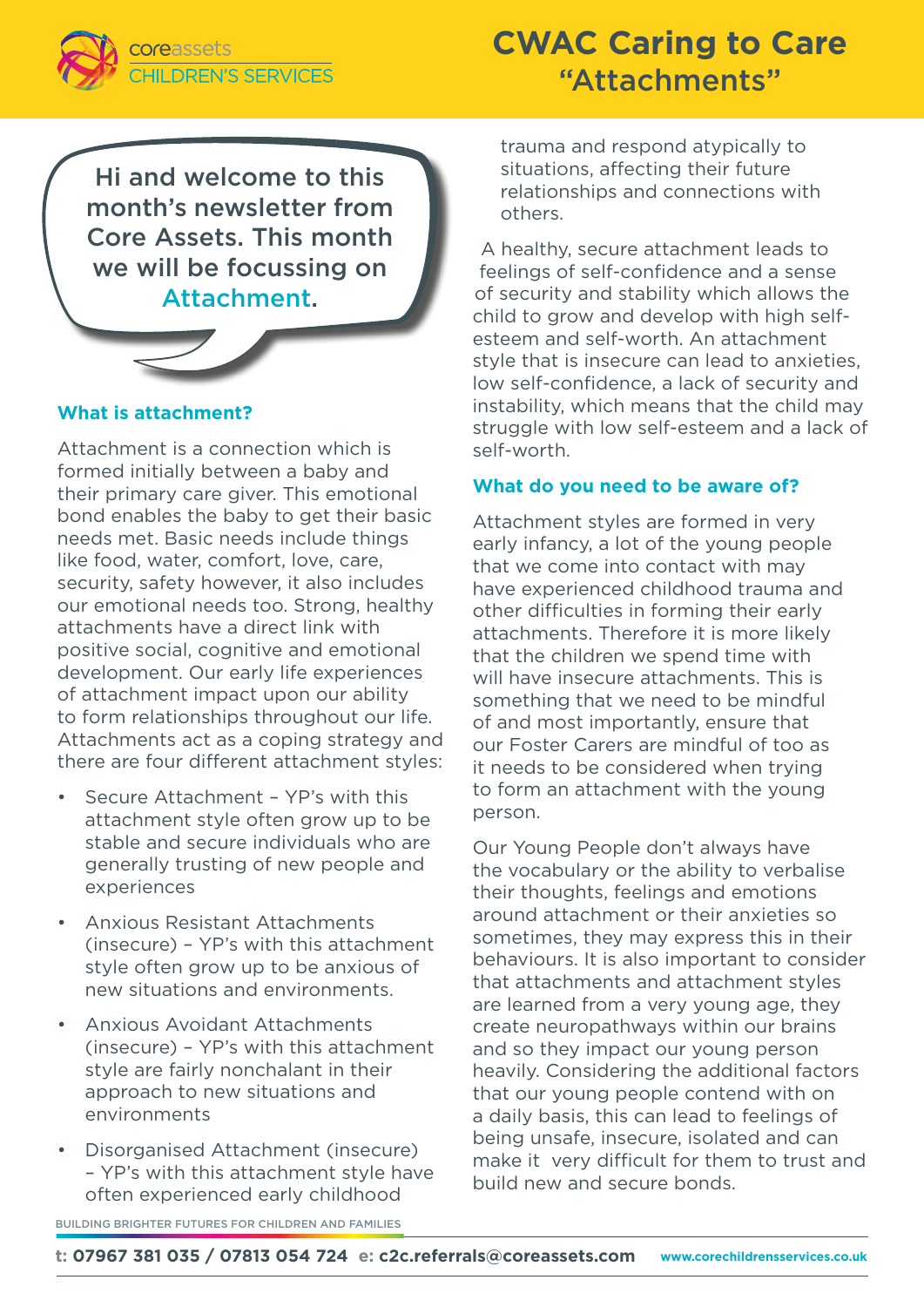

## **What do you need to do?**

Be patient with the young person, know their history and consider what their attachment style may be. If you are unsure or would like some further support, feel free to discuss these young people at consultations with Core Assets, Caring to Care.

Prepare the Foster Carers for challenges they may face when trying to bond with the young person, talk to them, get their thoughts and feelings, discuss perhaps some of the feelings that might come up, normalise these feelings and let the foster carer know it's going to be challenging but we are there to support them!

Think about what services you may be able to offer to the young person, can you increase visits? Is it worth looking at alternatives like Independent Visitors? Will the young person need additional support? What about the Foster Carers? Do they understand attachment? Do they need some additional support?

## **How can Core Assets, Caring to Care help you and your young person?**

We are here to help in any way we can! Some of our support options include:

Consultations with you to discuss possible ways in which you can support the young person and services we can offer to support this.

If considered appropriate, you can refer the young person to panel and we can look to provide additional support which can include:

- One to one support with a young person support worker, tailored to the needs of the young person
- One to one support with a therapist, again tailored to the needs of the young person

Parenting support or Carer support on a one to one basis, to explore challenges faced due to attachment styles to enable carers to support the young person effectively, considering trauma informed practice.

We can also offer other solutions such as group work and are happy to accept any ideas you may have about what may work for the young people you work with.

#### **Summary**

Attachments can be a challenging topic and impact everything for our young people from their ability to form relationships to the way in which they build trust with the systems supporting them. It can be hard for us, as a system to understand why a young person behaves the way that they do and often when we trace their behaviours, it links back to their attachment style. Attachment styles can also inform placements and placement breakdowns so it is really important that we consider their impact closely. Caring to Care are here to support you and the young person/carers so please pop to us for a consultation!

> We are happy to support in any way we can!

BUILDING BRIGHTER FUTURES FOR CHILDREN AND FAMILIES